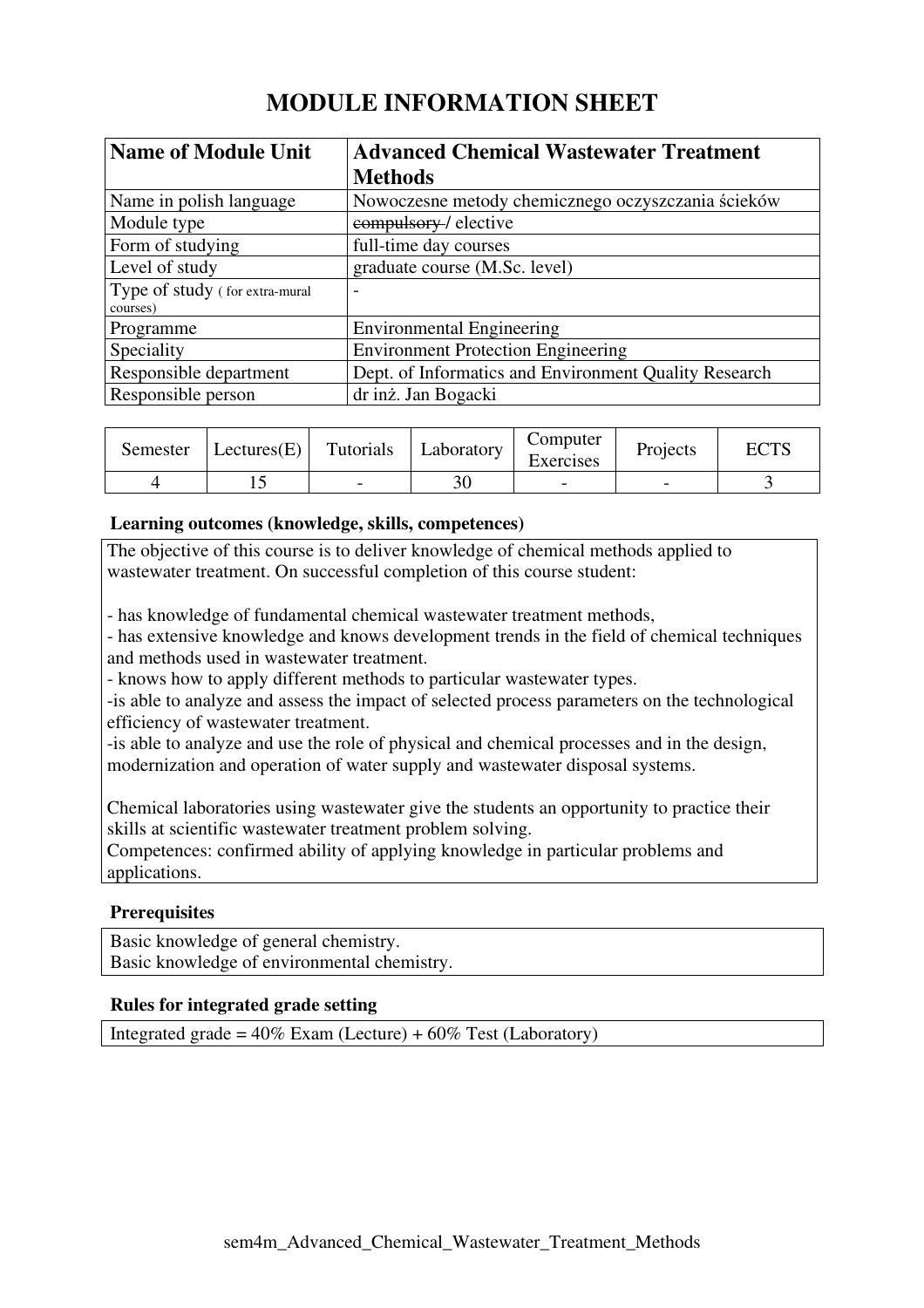### **Recommended readings**

1. Advanced Physicochemical Treatment Processes (Handbook of Environmental Engineering), Lawrence K. Wang (Editor), Yung-Tse Hung (Editor), Nazih K. Shammas (Editor), Humana Press; 2006

2. Advanced Treatment Technologies for Urban Wastewater Reuse, Fatta-Kassinos, Despo, Dionysiou, Dionysios D., Kümmerer, Klaus (Eds.), Springer; 2016

3. Basic Principles of Membrane Technology, Mulder, Marcel, Springer; 1996

4. Advanced Oxidation Handbook, James R. Bolton, James Collins, American Water Works Association; 2016

5. Coagulation and Flocculation in Water and Wastewater Treatment Second Edition, John Bratby, IWA Publishing; 2016

# **Contents of lectures (syllabus)**

|                | <b>Topics</b>                                                     | <b>Time</b>                 | <b>Scope</b> |
|----------------|-------------------------------------------------------------------|-----------------------------|--------------|
|                |                                                                   | (hrs.)                      | (S / Ex)     |
| 1              | Chemical compounds in wastewater. Parameters determined in        |                             |              |
|                | wastewater.                                                       |                             |              |
| $\overline{2}$ | Wastewater treatment methods. Sedimentation and precipitation.    | $\mathcal{D}_{\mathcal{A}}$ |              |
|                | Coagulation. Dissolved Air Flotation.                             |                             |              |
| 3              | Adsorption. Membrane processes.                                   | $\mathcal{D}_{\mathcal{L}}$ | Ex           |
| 4              | Oxidation processes: chlorination, ozonation, UV. Electrochemical | 9                           | Ex           |
|                | processes. Advanced Oxidation Processes. Catalytic processes.     |                             |              |
|                | <b>Total</b>                                                      | 15                          | hours        |

S – topics listed in the legal study programme standards from 12.07.2007 Ex – extended topics

#### **Lecturers**

Dr Jan Bogacki

# **Assessment method**

Exam

# **Contents of laboratory**

|                | <b>Topics</b>                                                       | <b>Time</b> | <b>Scope</b> |
|----------------|---------------------------------------------------------------------|-------------|--------------|
|                |                                                                     | (hrs.)      | (S / Ex)     |
|                | Wastewater treatment using coagulation and dissolved air flotation. | 6           | S            |
| $\overline{2}$ | Wastewater treatment using an Advanced Oxidation Processes          | 6           | Ex           |
|                | (Fenton).                                                           |             |              |
| 3              | Wastewater treatment using a photochemical process.                 | 6           | Ex           |
| $\overline{4}$ | Wastewater treatment using a precipitation process.                 | 6           | Ex           |
| 5              | Wastewater treatment using an adsorption process.                   |             | S            |
| 6              | Test                                                                |             | S            |
|                | <b>Total</b>                                                        | 30          | hours        |

S – topics listed in the legal study programme standards from 12.07.2007

Ex – extended topics